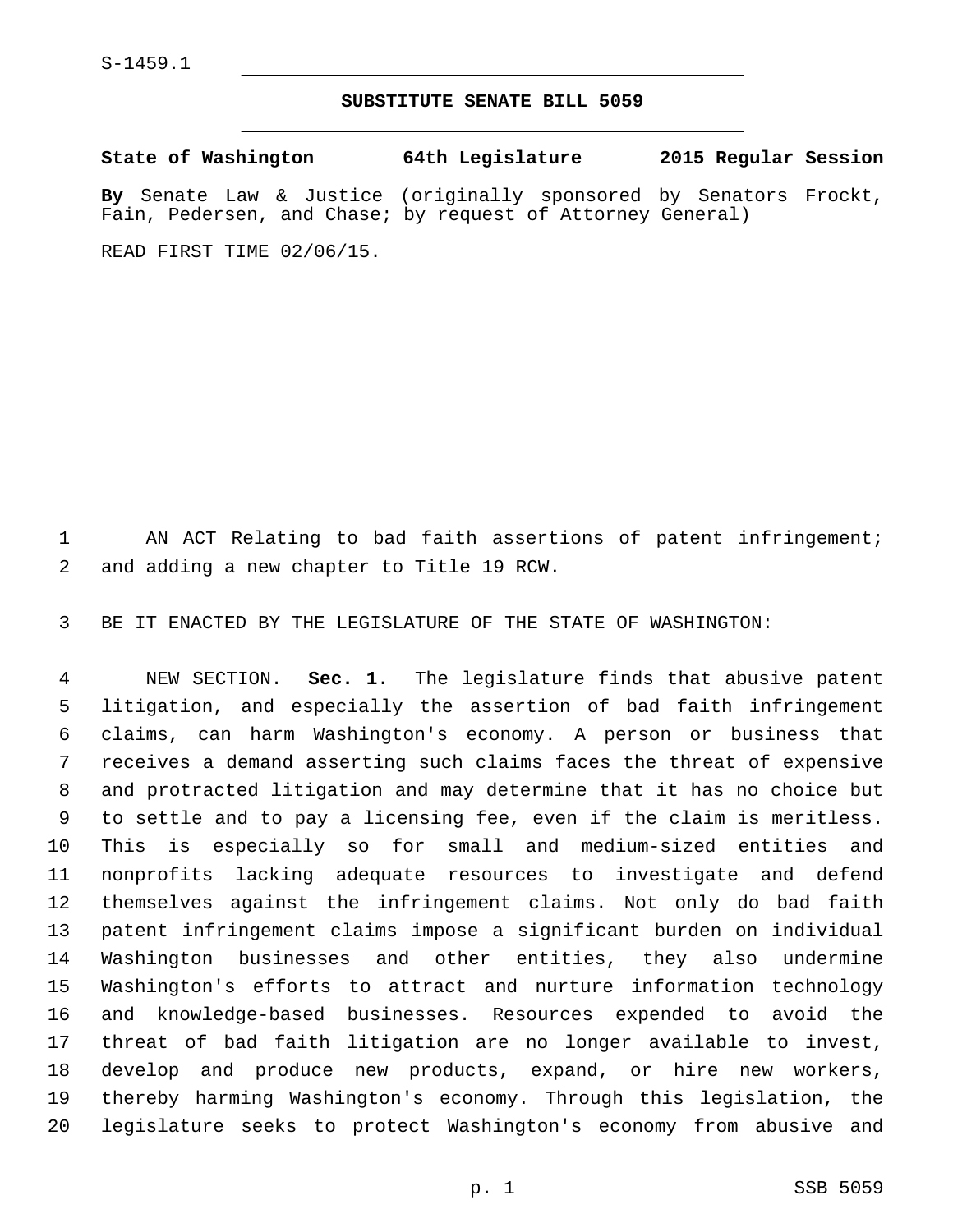bad faith assertions of patent infringement, while not interfering with federal law or legitimate patent enforcement actions.

 NEW SECTION. **Sec. 2.** The definitions in this section apply throughout this chapter unless the context clearly requires otherwise.

(1) "Assertion of patent infringement" means:6

(a) Sending or delivering a demand to a target;

 (b) Threatening a target with litigation asserting, alleging, or 9 claiming that the target has engaged in patent infringement;

10 (c) Sending or delivering a demand to the customers of a target; 11 or

 (d) Otherwise making claims or allegations, other than those made in litigation against a target, that a target has engaged in patent infringement or that a target should obtain a license to a patent in 15 order to avoid litigation.

 (2) "Claim" means the scope of the patent owner's exclusive rights to the use and control of the patent owner's invention.

 (3) "Demand" means a letter, an email, or any other communication asserting that a person has engaged in patent infringement.

 (4) "Person" means any individual, corporation, partnership, limited liability company, government, governmental subdivision, institution of higher education, or any other legal or commercial 23 entity.

(5) "Target" means a person:24

 (a) Who has received a demand or against whom an assertion of 26 patent infringement has been made;

 (b) Who has been threatened with litigation or against whom a lawsuit has been filed alleging patent infringement; or

 (c) Who has at least one customer who has received a demand letter asserting that the person's product, service, or technology 31 has infringed a patent.

 NEW SECTION. **Sec. 3.** (1) A person may not make assertions of patent infringement in bad faith.

 (2) A court may consider the following nonexclusive factors as evidence that a person has made an assertion of patent infringement in bad faith:36

37 (a) The demand does not contain:

p. 2 SSB 5059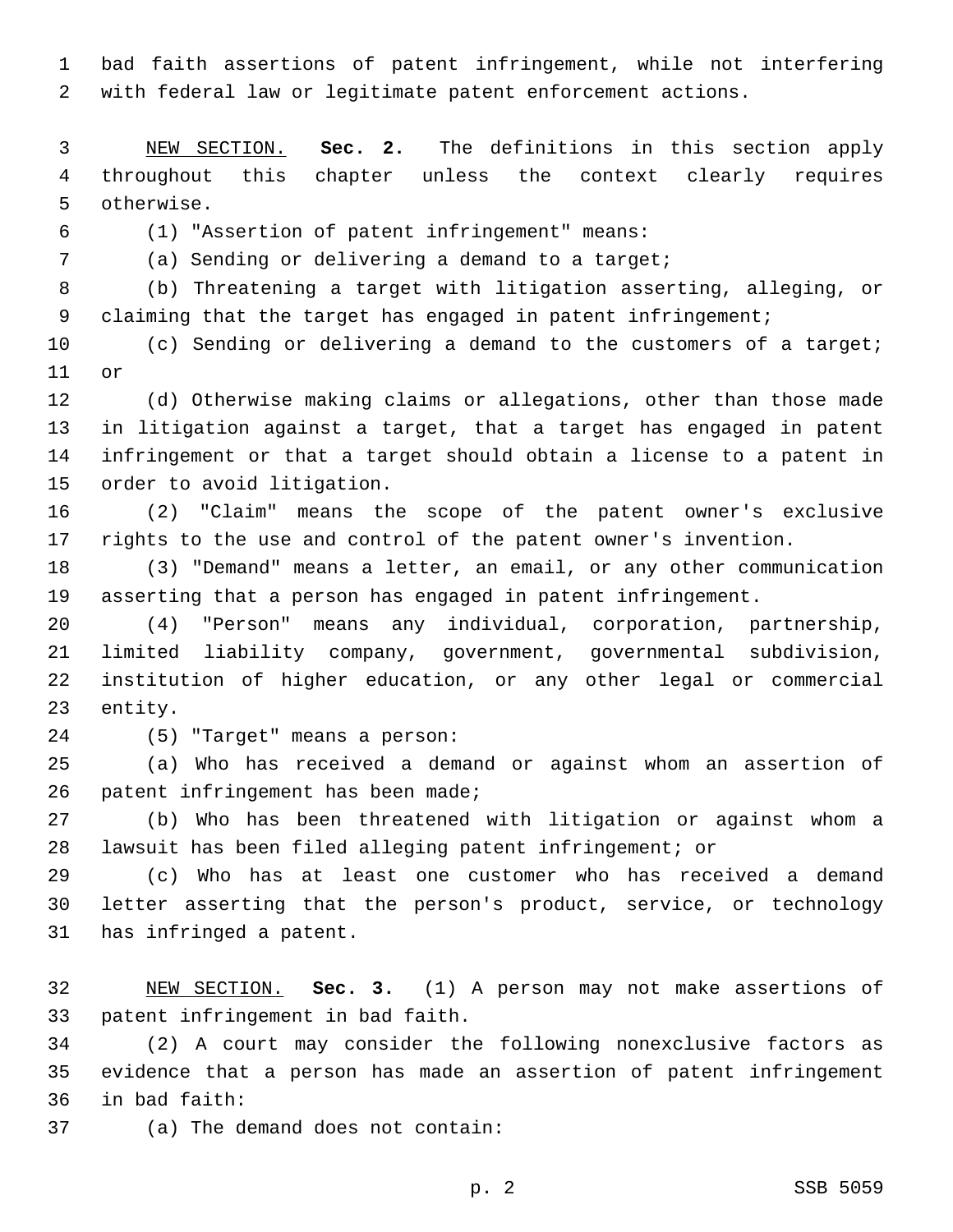(i) The patent number or numbers issued by the United States 2 patent office or foreign agency;

 (ii) The name and address of the patent owner or owners or 4 assignee or assignees, if any; and

 (iii) Factual allegations relating to the specific areas in which the target's product, service, or technology infringes the patent or 7 is covered by the claims in the patent;

 (b) The target requested the information described in (a) of this subsection, and the person failed to provide the information within a 10 reasonable time;

 (c) Before making a demand, the person did not conduct any analysis comparing the claims in the patent to the target's product, 13 service, or technology;

 (d) The person threatens legal action that cannot legally be 15 taken;

 (e) The assertion of patent infringement contains false, 17 misleading, or deceptive information;

 (f) The person, or a subsidiary or an affiliate of the person, has previously filed or threatened to file one or more lawsuits based on the same or substantially equivalent assertion of patent infringement, and a court found the person's assertion to be without merit or found the assertion contains false, misleading, or deceptive 23 information; or

(g) Any other factor the court determines to be relevant.

 (3) Nothing in the demand letter or patent assertion may be used to move for declaratory judgment in underlying patent infringement 27 litigation.

 (4) A court may consider the following factors as evidence that a person has made an assertion of patent infringement in good faith:

 (a) If the demand does not contain the information set forth in subsection (2)(a) of this section, the person provides the information to the target within a reasonable period of time after 33 such information is requested by the target;

34 (b) The person has:

 (i) Engaged in reasonable analysis to establish a reasonable, good faith basis for believing the target has infringed the patent; 37 and

 (ii) Attempted to negotiate an appropriate remedy in a reasonable 39 manner;

(c) The person has:40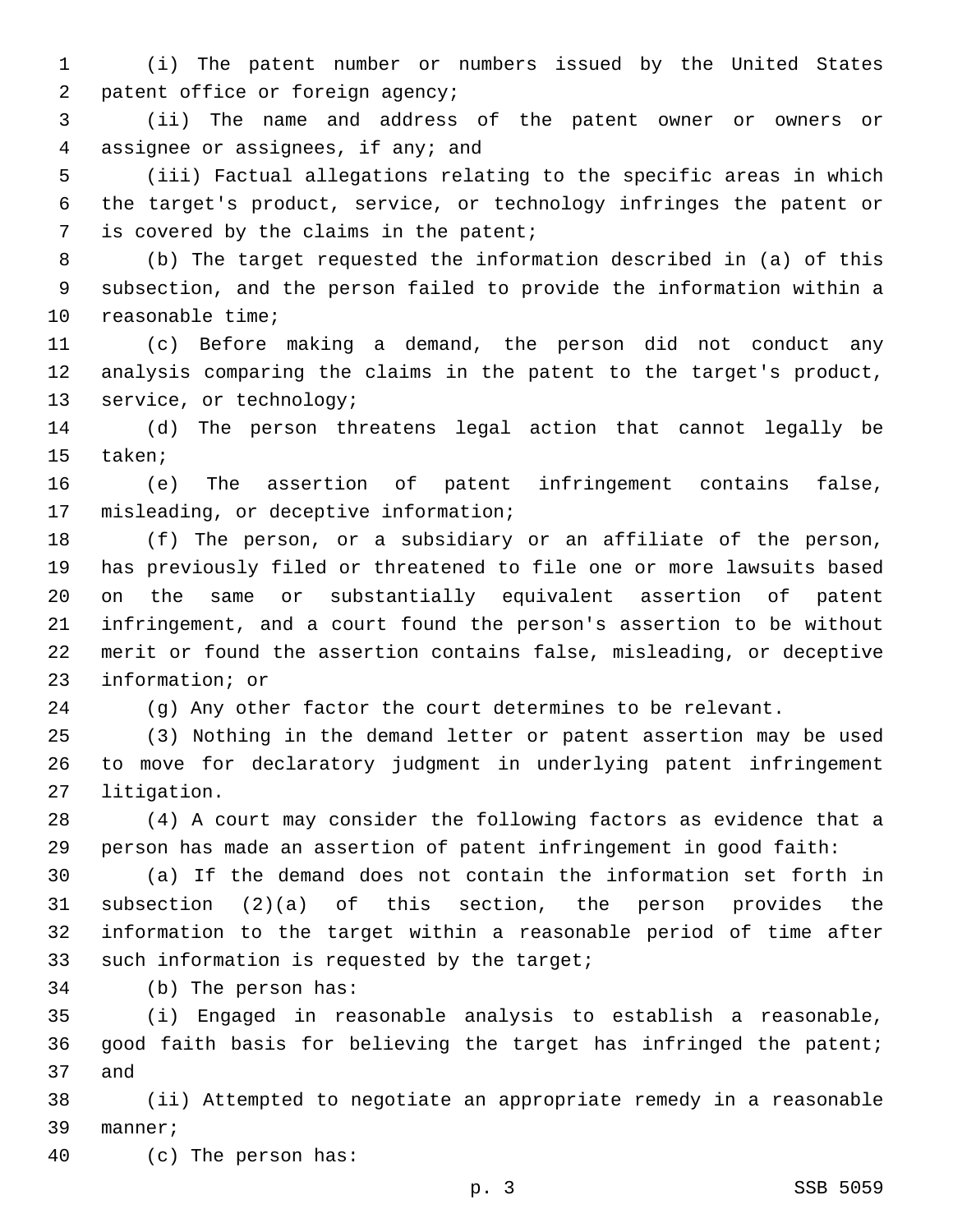(i) Demonstrated reasonable business practices in previous 2 efforts to enforce the patent; or

 (ii) Successfully enforced the patent, or a substantially similar 4 patent, through litigation;

 (d) The person has made a substantial investment in the use of the patent or in the production or sale of a product covered by the 7 patent;

8 (e) The person is:

(i) An inventor of the patent or an original assignee;

 (ii) An institution of higher education or a technology transfer organization affiliated with an institution of higher education; or

 (iii) Any owner or licensee of a patent who is using the patent in connection with substantial research, development, production, manufacturing, processing, or delivery of products or materials; or

(f) Any other factor the court determines to be relevant.

 (5) Unless done in bad faith, nothing in this section may be construed to deem it an unfair or deceptive trade practice for any person who owns or has the right to license or enforce a patent to:

 (a) Advise others of that ownership or right of license or 20 enforcement;

 (b) Communicate to others that the patent is available for 22 license or sale; or

 (c) Seek compensation on account of a past or present infringement, or license to the patent, when it is reasonable to believe that the person from whom compensation is sought may owe such compensation or may need or want such a license to practice the 27 patent.

 (6) The provisions of this act do not apply to a demand letter or civil action that includes a claim for relief arising under 35 U.S.C. Sec. 271(e)(2), 7 U.S.C. Sec. 136, 7 U.S.C. Sec. 2321, 21 U.S.C. Sec. 301, 35 U.S.C. Sec. 161, 42 U.S.C. Sec. 262, or 35 U.S.C. Sec. 287.

 NEW SECTION. **Sec. 4.** The attorney general may bring an action in the name of the state, or as parens patriae on behalf of persons residing in the state, to enforce this chapter. For actions brought by the attorney general to enforce the provisions of this section, the legislature finds that the practices covered by this section are matters vitally affecting the public interest for the purpose of applying the consumer protection act, chapter 19.86 RCW. For actions brought by the attorney general to enforce this chapter, a violation